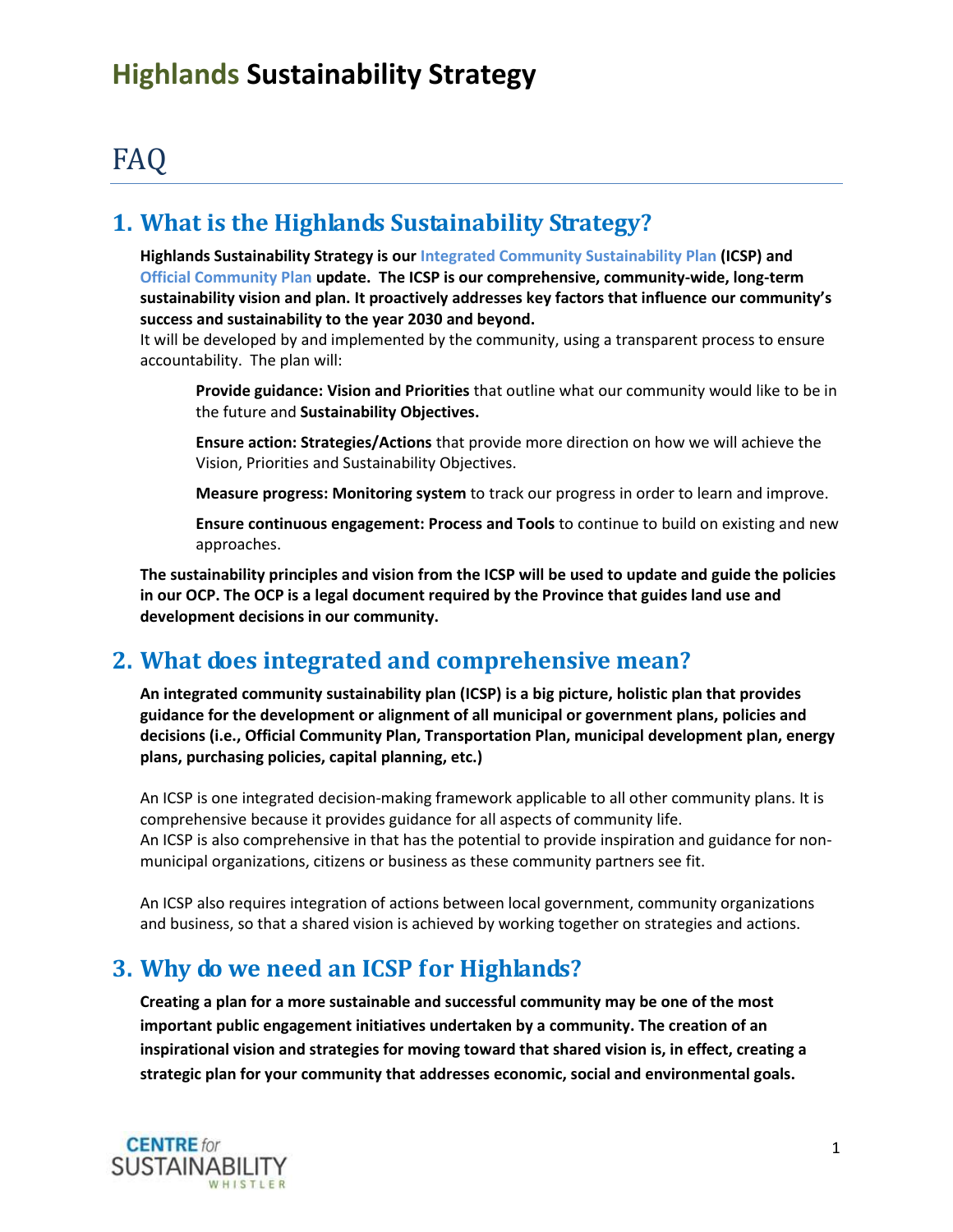Sustainability planning helps communities gain insight into their long-term goals for success – the goals then shape and inform investment and infrastructure decisions, reducing potential costly short-term and dead-end blunders. Significant benefits accrue to communities moving in the direction of long-term success. As an energizing and motivating conversation for the community it helps to elevate potential deadlock issues, attract new residents and niche businesses, as well as retain and motivate municipal talent. Local economies are prepared for the long-term impacts of climate change, shifting global priorities for goods & services and rising energy prices. Community members commit to maintaining their resilience, networks and quality of life through demographic shifts and other social challenges. Municipalities save significant money over time through reduced energy and waste management costs.

## **4. Don't we already have other plans that provide guidance for us?**

- **1. Yes, and Highlands' ICSP will draw a little material from all of these plans to help inform each of the vision, priorities, strategies, actions and indicators.**
- 2. Highlands' ICSP will take some of the highest level direction from our existing plans to identify synergies, and add more or different directions where the community identifies gaps or contradictory approaches.
- 3. The result will be the community's highest level and most comprehensive plan.

### **5. Highlands ICSP will be an integrated and comprehensive sustainability plan. How is this different from an environmental or 'green' plan?**

- **1. Highlands ICSP will encompass comprehensive, or integrated, sustainability approaches including social, economic and environmental. An environmental plan focuses primarily on the environment.**
- 2. The plan is based on the assumption that short and long-term economic success is dependent on achieving social and environmental sustainability objectives.
- 3. This integrated planning approach sets it apart from other traditional community plans. Because issues are often complex and overlapping, they cannot be solved in isolation and are best addressed using a comprehensive, systems-based approach that addresses the root of the problem, rather than only the symptoms. For example, toxic effluent in rivers affects fish health (environmental), which affects people's health (social) and their financial prosperity (economic). All of these elements and their connections must be considered to arrive at optimal approaches.

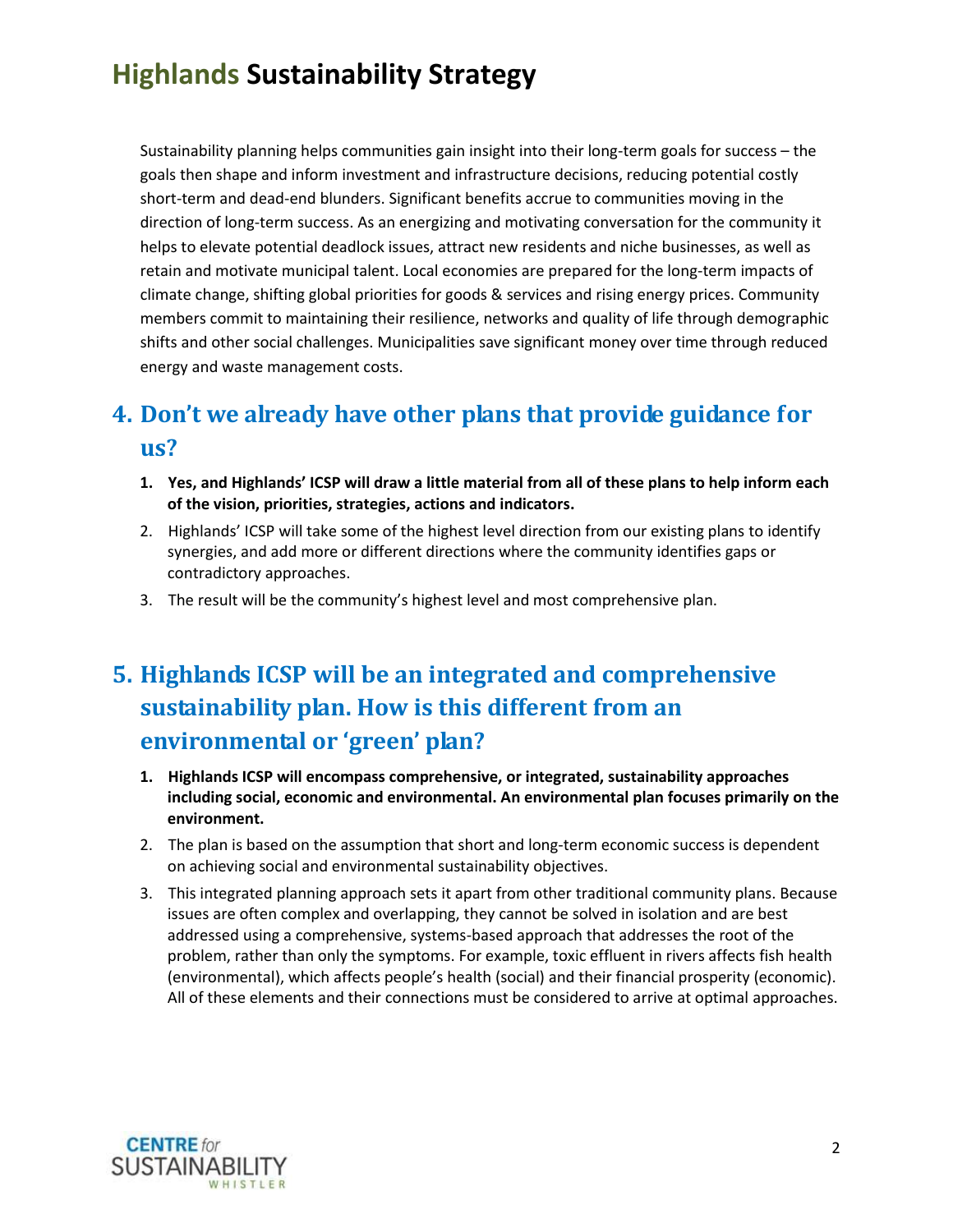## **6. Can we afford to think about sustainability and environmental issues? Should we not concentrate our efforts on more pressing economic challenges?**

- **1. Sustainability planning and actions is not about choosing between economic, environmental and social issues. Rather, it is about making smart decisions today to achieve all three in the future. Sustainability includes short and long-term economic success, which is essential to achieve our social and environmental objectives.**
- 2. We cannot afford to lose sight of environmental or social issues. Our futures are intricately tied to the ability of natural systems to function. For example, the work of the Ground Water Task Force or the Heritage Task Force.

### **7. How will Highlands' ICSP make a difference on the ground? How will we ensure action and real progress?**

- **1. The Highlands' ICSP Vision and strategies set direction for progress – and the strategies lead to on-the-ground action of your ideas and ideas generated by the Sustainability Task Force.**
- 2. Additionally, the plan will influence our OCP and other community plans and actions.
- 3. A monitoring program will measure and communicate progress.

## **8. How will Highlands Sustainability Strategy be unique and tailor-made for our community?**

- 1. Highlands' Sustainability Strategy will be unique to our community because it will:
	- a. draw on our community's vision and what is important to us
	- b. continue the work of the 2009 **Sustainability Task Force**
	- c. be guided by our Sustainability **Strategy Advisory Committee**
	- d. have actions based on our citizen's ideas and input
	- e. guide updated policies and directions from our OCP
- 2. At the same time it might be similar to other communities because:
	- a. we are using a systems based approach and proven process
	- b. small communities such as ours will have similar indicators for measuring performance
	- c. despite our cultural differences, we share similarities with our neighbours and other BC communities.
	- d. we have similar economies to other communities
	- e. we are governed by similar Federal/Provincial laws and legislation

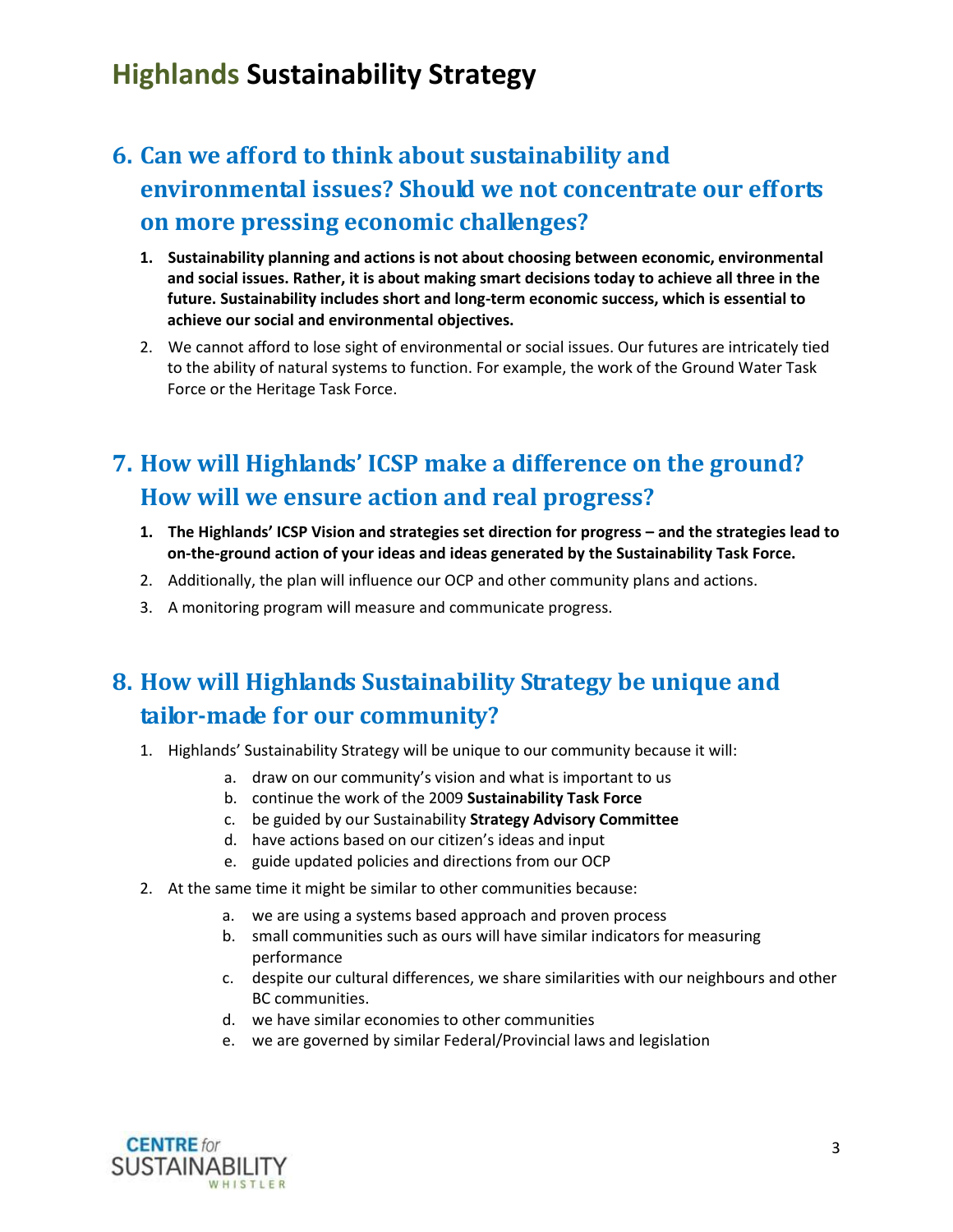### **9. Will an ICSP provide clear answers on all community issues?**

- **1. Highlands' ICSP is not intended to provide specific answers on every issue, as this would be inflexible and would not stand the test of time. Highlands' ICSP provides guidance and direction for decision-making.**
- 2. Specific issues and situations will be assessed and discussed using Sustainability Strategy criteria, along with the best possible current information that is available to arrive at optimal decisions for the community.
- 3. Highlands' ICSP will provide guidance to ensure constant progress toward our vision in the most feasible manner given the community's changing economic reality. There may be some short-term trade-offs. However, all steps and decisions must contribute to our ability to meet success for our community and sustainability in the long term.

#### **10. Can an ICSP truly guide community decisions? How?**

Decision-making tools and frameworks based on the ICSP vision and objectives can be used to guide Council decisions, purchasing and project decisions, etc., by the local government as well as by all community organizations and businesses. For example, strategic questions such as "Does this action move our community toward our shared description of success?" requires thinking and alignment of decisions to the community's articulated vision.

## **11. How can I be involved in and contribute to Highlands' Sustainability Strategy?**

Individuals and organizations can be involved in a number of ways, including:

- Keeping up to speed with regular updates on **www.highlands.bc.ca/sustainability/**and  $\bullet$ **Twitter**
- Attending the public events to contribute to the creation of the community's descriptions of success, and to provide input on the draft ICSP and OCP
- Providing input to the process via email  $\bullet$  .
- Take on actions that help the community move towards the articulated descriptions of  $\bullet$ success

### **12. What are the key benefits of the Highlands' Sustainability Strategy approach?**

The ICSP:

- 1. Will align community direction towards a **shared vision**, using shared language, and a shared approach to implementation.
- 2. Will be a **proactive,** comprehensive , and science-based approach to long-term planning, effectively supporting collective and informed decision-making at all scales.